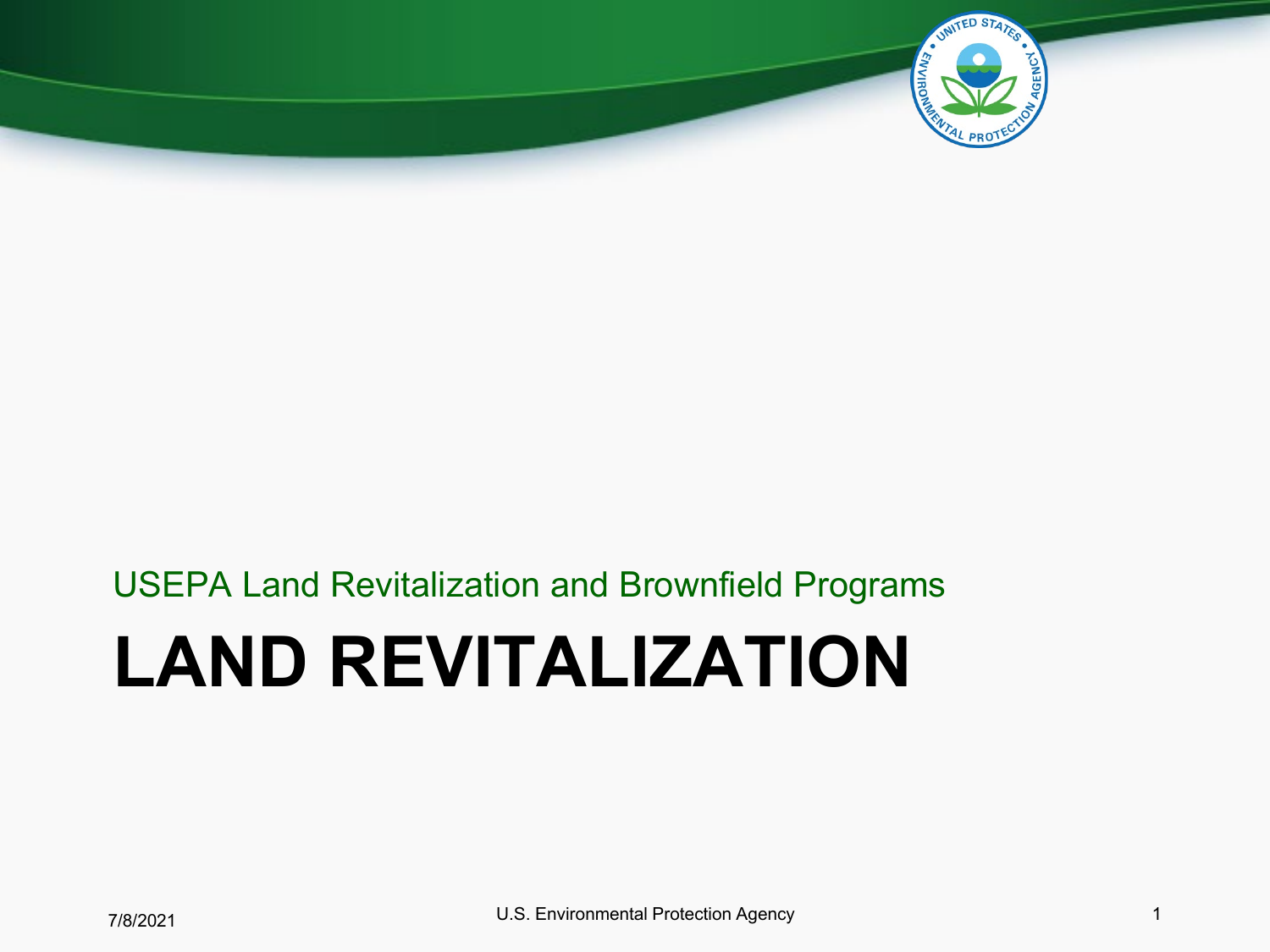## Land Revitalization

*Land revitalization helps communities return previously contaminated properties, and properties with the stigma of contamination, back into productive use.* 

*EPA's Land Revitalization Program ensures that reuse considerations are integrated into all of EPA's cleanup decisions including cleanups affecting brownfields, underground storage tanks, and Superfund redevelopment.*



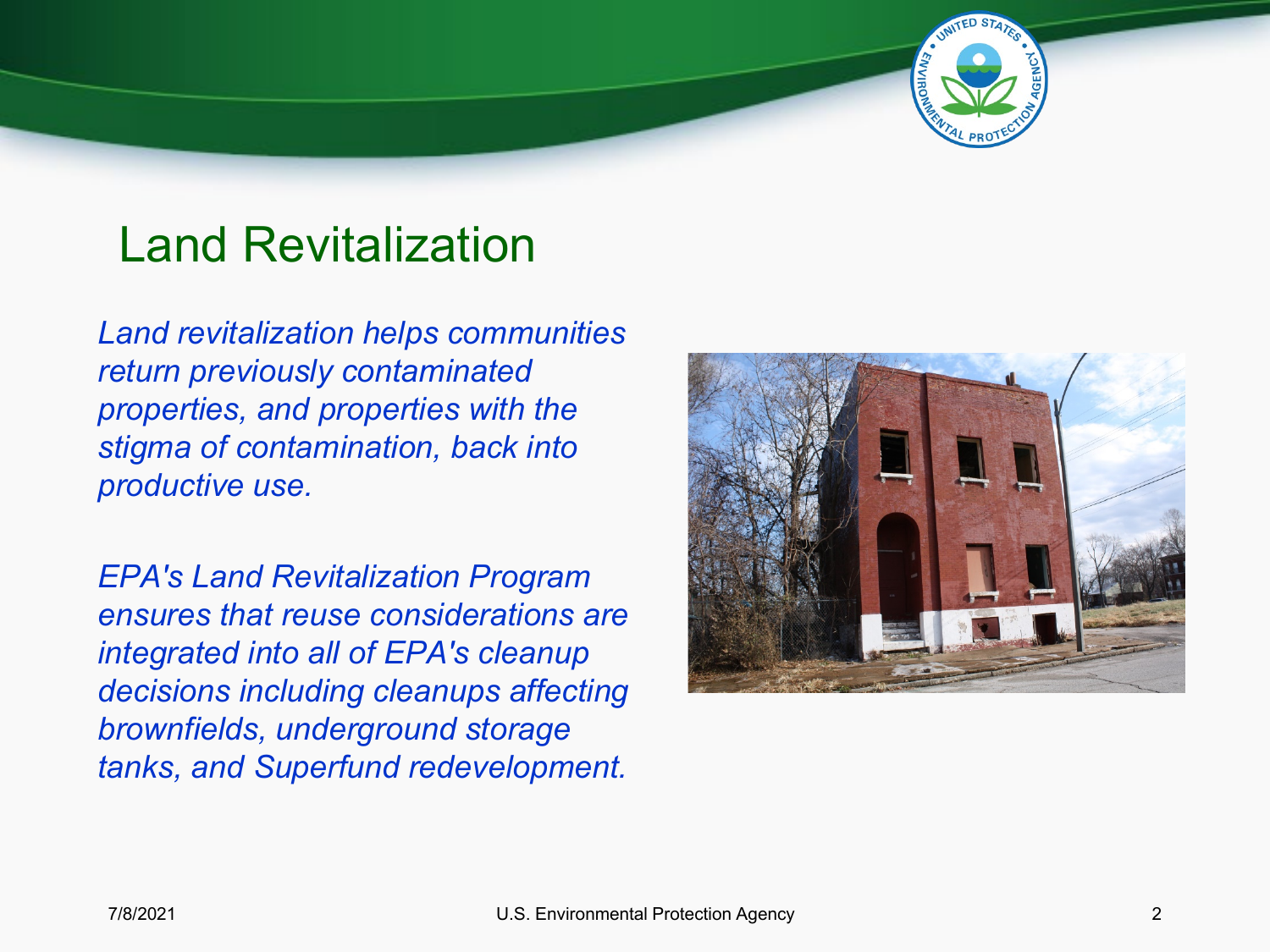

## **"Typical" Land Revitalization Process**



**Federal and State Assistance:** EPA Region 7 Brownfields program/State environmental agency.

**Local Government:** As a temporary property owner can remove barriers to redevelopment and make site improvements to attract private investment.

**Private Sector:** Long-term property owner makes additional improvements/investments and operates site.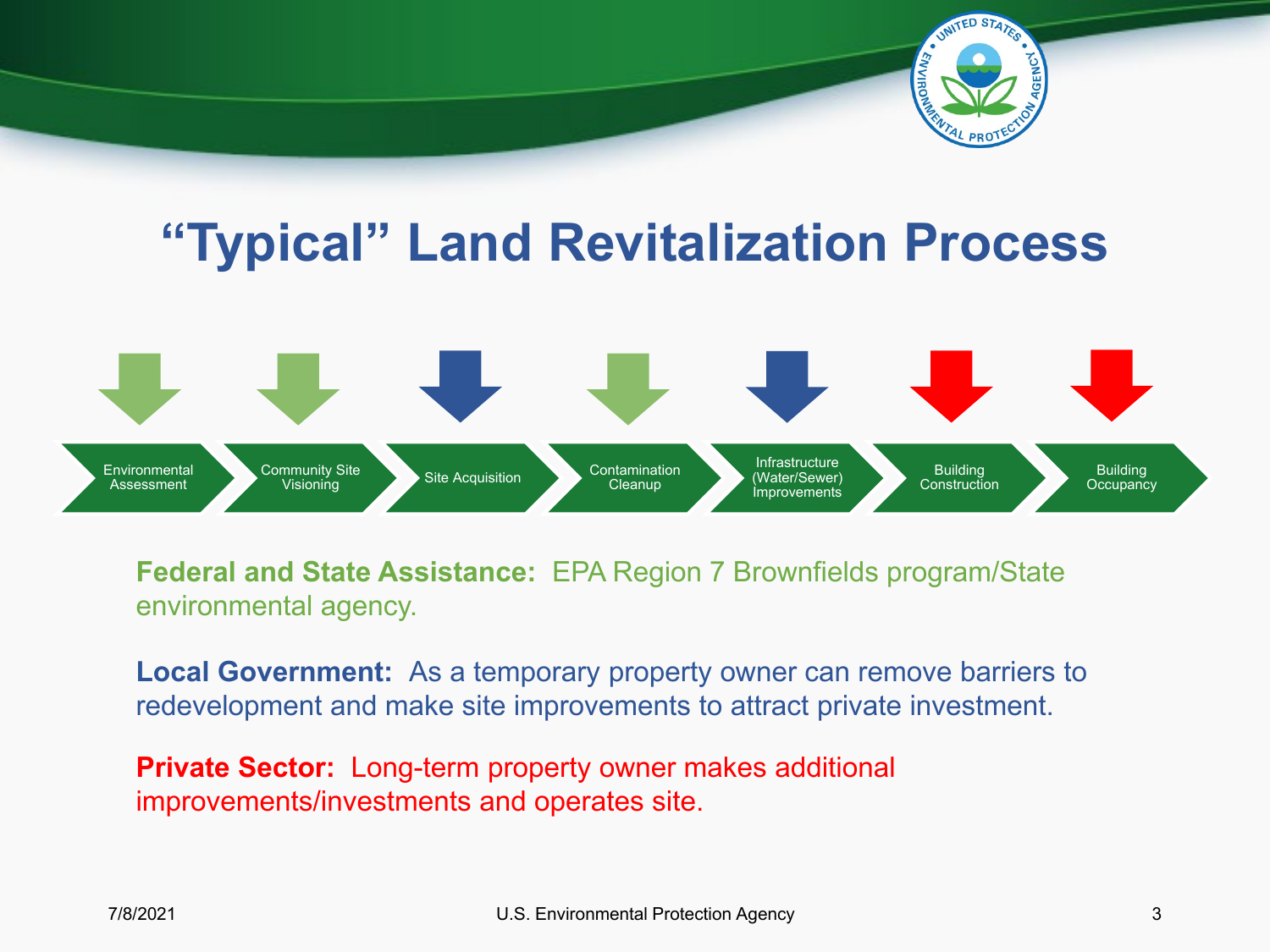# **How We Can Help**



#### **EPA COMPETITIVE GRANTS**

- **Assessment & Area-Wide Planning**
- Cleanup
- **Multi-Purpose**
- Revolving Loan Fund
- **Environmental Workforce** Development & Job Training

**EPA ONE-ON-ONE TECHNICAL ASSISTANCE**

**TARGETED BROWNFIELD ASSESSMENTS**



### **TECHNICAL ASSISTANCE FROM EPA GRANTEES**

- Technical Assistance to Brownfield Communities:
	- $\triangleright$  New Jersey Institute of Technology
	- $\triangleright$  Kansas State University
	- ▶ Center for Creative Land Recycling
- Groundwork USA
- Council of Development Finance Agencies
- Association of State & Territorial Solid Waste Management Officials
- ▶ Hazardous Materials Training & Research Institute
- Environmental Finance Centers
- Tribal Technical Assistance

## **OTHER EPA ASSISTANCE**

- Legal Support
- National Brownfields **Conference**
- Workshops/Webinars
- **Publications**
- On-line Tools/Templates

### **TECHNICAL ASSISTANCE FROM STATE AND TRIBAL RESPONSE PROGRAMS**

- Assessments and small cleanups
- Small Community Assistance Grants

# **Indirect**

**Direct**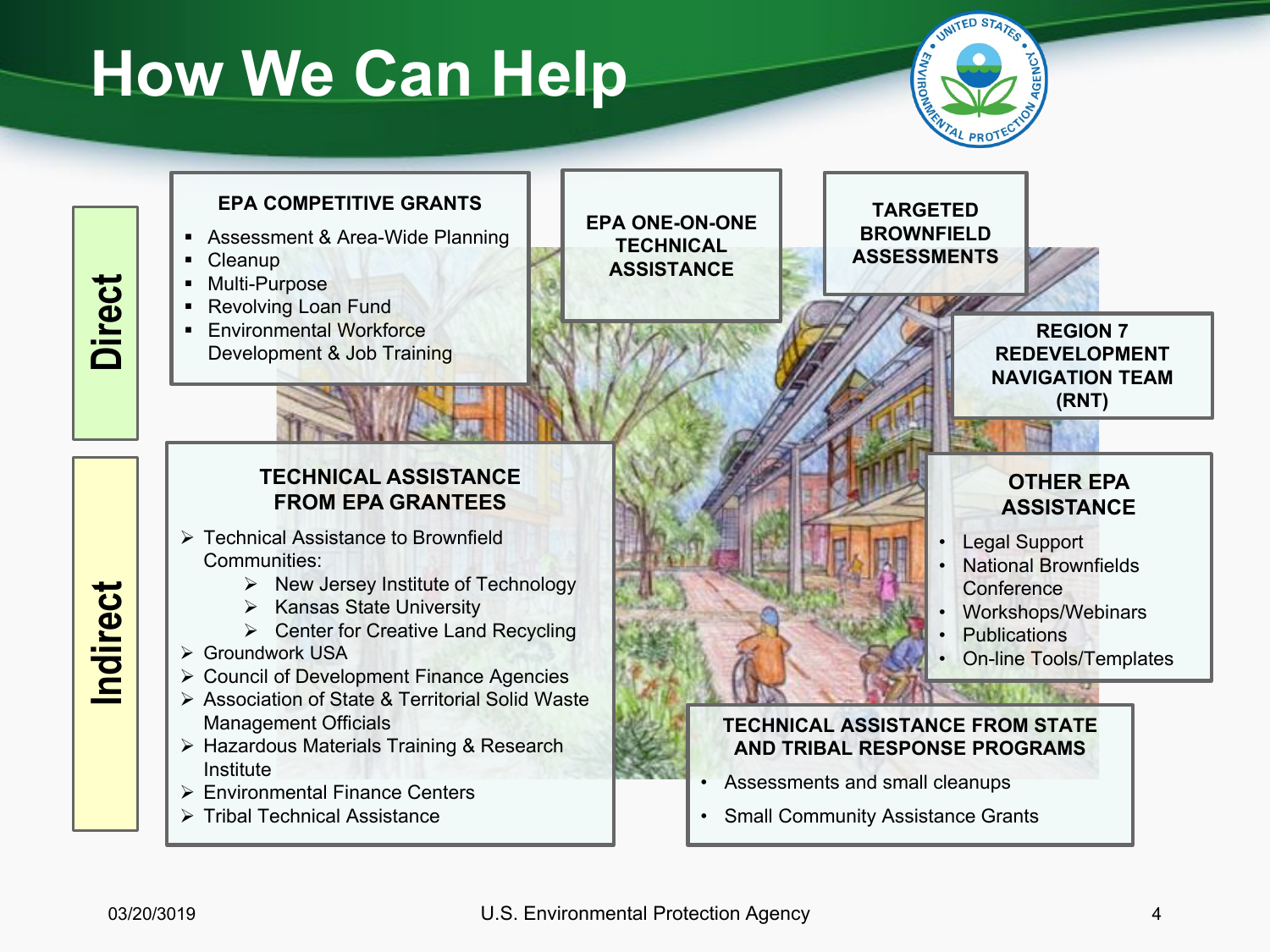| <b>EPA BROWNFIELD GRANTS</b>                           |                                                                                                                                                                       |                                                                                                        |                                                         |                                                                                                                                      |                                                                                                                                                                                                                                     |                                                                                                                                                  |
|--------------------------------------------------------|-----------------------------------------------------------------------------------------------------------------------------------------------------------------------|--------------------------------------------------------------------------------------------------------|---------------------------------------------------------|--------------------------------------------------------------------------------------------------------------------------------------|-------------------------------------------------------------------------------------------------------------------------------------------------------------------------------------------------------------------------------------|--------------------------------------------------------------------------------------------------------------------------------------------------|
| <b>Grant Type</b>                                      | Site Assessment                                                                                                                                                       | <b>Site Cleanup</b>                                                                                    | Multi-<br>Purpose<br>(Assessment<br>& Cleanup)          | <b>Revolving Loan</b><br>Fund (RLF)                                                                                                  | <b>Job Training</b>                                                                                                                                                                                                                 | <b>Assistance to Small</b><br>and Tribal<br>Communities                                                                                          |
| Frequency                                              | Annual                                                                                                                                                                | Annual                                                                                                 | <b>Biennial</b>                                         | <b>Biennial</b>                                                                                                                      | Annual                                                                                                                                                                                                                              | Annual                                                                                                                                           |
| Eligible<br><b>Applicants</b>                          | Government, Tribe, Quasi-Government, Regional Councils,<br>Non-profits                                                                                                |                                                                                                        |                                                         |                                                                                                                                      | Same<br>+ Job-Training Organizations,<br><b>Community Colleges,</b><br>Universities                                                                                                                                                 | <b>States &amp; Tribes</b>                                                                                                                       |
| Amount of<br>Funding<br><b>Available</b><br>(Up to \$) | \$200,000 per site;<br>\$300,000 per<br>grant;<br>\$600,000 per<br>Coalition                                                                                          | \$500,000 per<br>site;<br>20% Cost<br>Share                                                            | \$800,000;<br>\$40,000 Cost<br>Share                    | \$1,000,000;<br>Supplemental<br><b>Funds Available</b><br>Annually;<br>20% Cost<br>Share                                             | \$200,000                                                                                                                                                                                                                           | \$20,000 per<br>community<br>(1 per stat/tribe)                                                                                                  |
| Common<br><b>Eligible Grant</b><br><b>Activities</b>   | Inventory,<br>characterize and<br>assess<br>brownfields;<br>community<br>engagement and<br>visioning;<br>area-wide/<br>redevelopment<br>planning; cleanup<br>planning | Cleanup<br>planning;<br>community<br>engagement;<br>cleanup; reuse<br>and<br>redevelopment<br>planning | All<br>Assessment<br>and Cleanup<br>Grant<br>Activities | Capitalize a<br>RLF program;<br>provide loans<br>and subawards<br>to carry out<br>brownfield<br>cleanup<br>activities;<br>>50% Loans | Recruit, train, and place<br>unemployed and under-<br>employed brownfield<br>community residents; training<br>includes various aspects of<br>hazardous and solid waste<br>management, as well as variety<br>of other environmental. | Provide training,<br>technical assistance,<br>or research for small<br>communities,<br>disadvantaged areas,<br>Indian tribes and rural<br>areas. |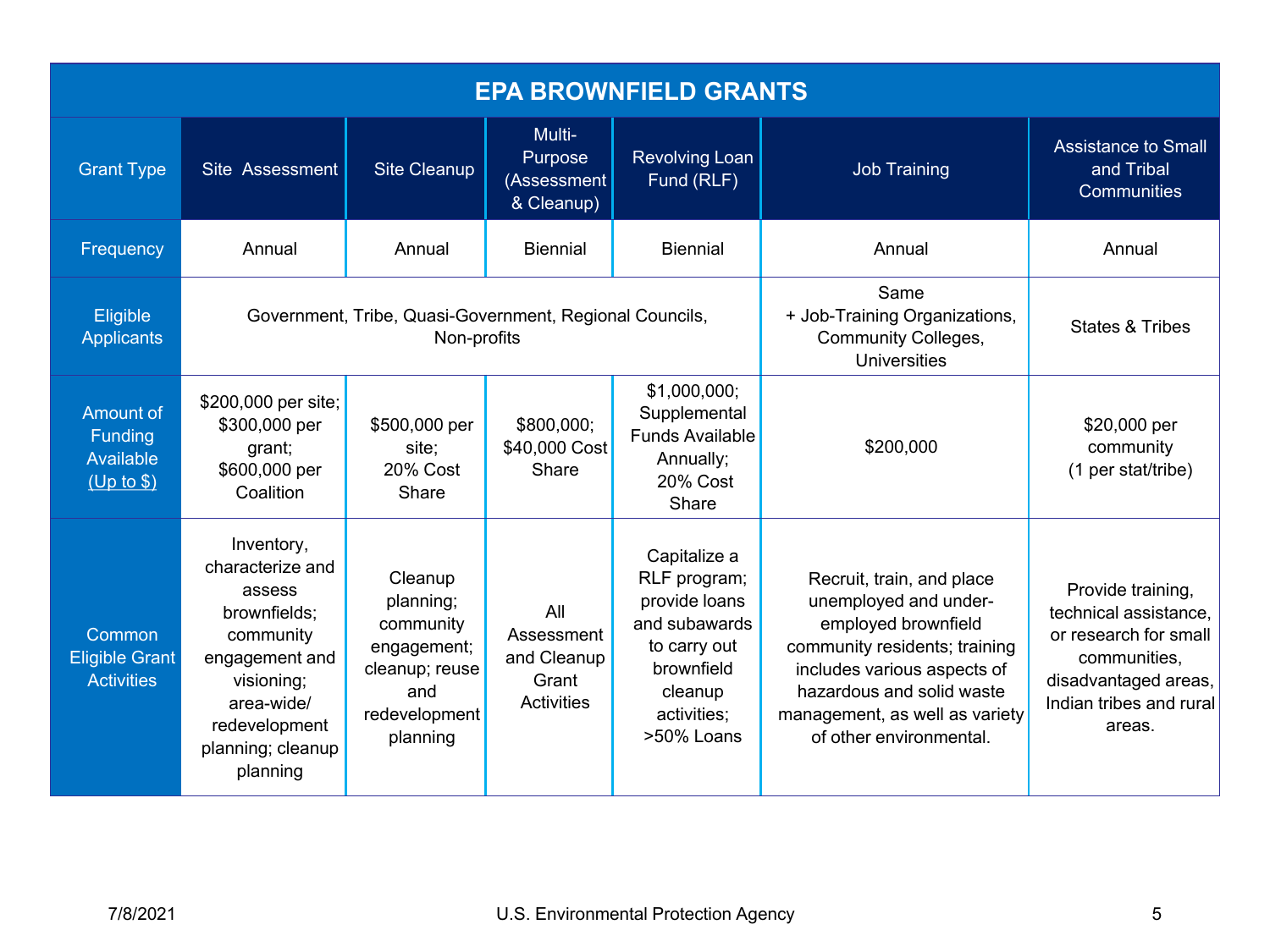

## Cleanup & Redevelopment Success Story St. Louis, MO

## Arcade Artist Apartments

- **Historic Gothic Building**
- \$7M Cleanup of asbestos and lead based paint
	- \$500K Loan from an EPA Brownfield RLF
	- \$3.77M brownfield tax credits
	- \$2.74M private funding
- \$178M Restoration and redevelopment .

Cleanup Funding **Sources** 





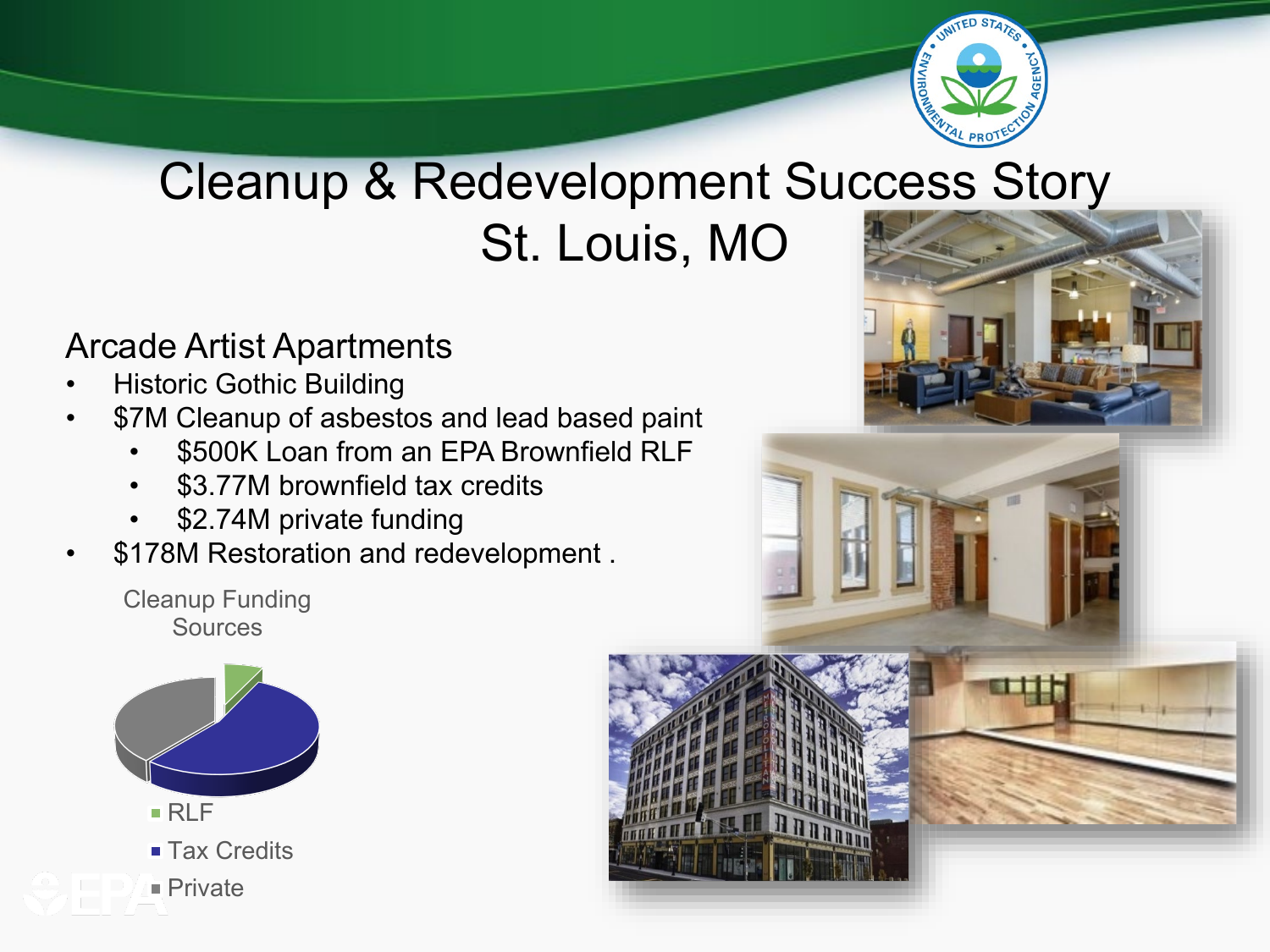

# Brownfield Job Training Program **Springfield, MO**

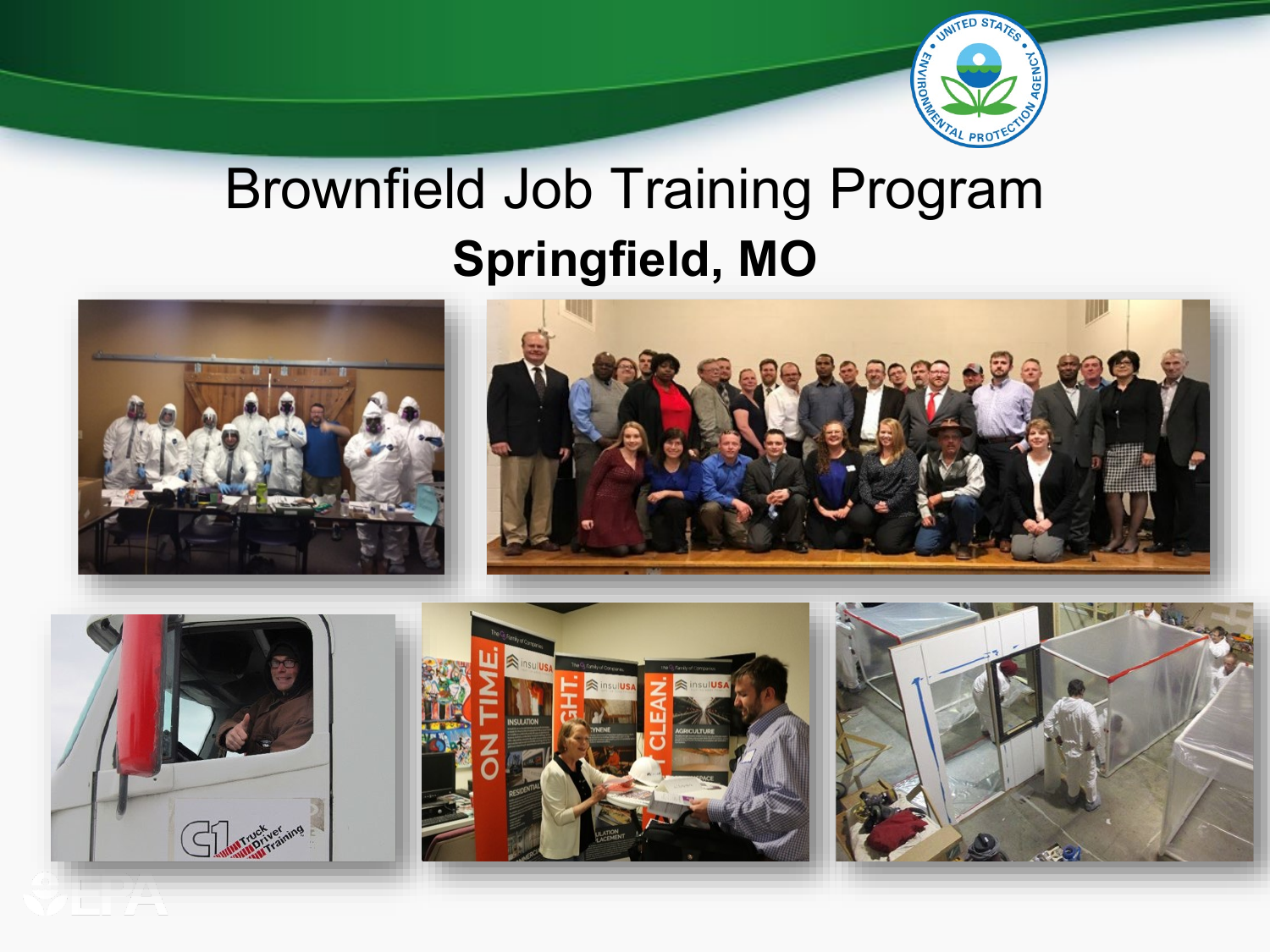

## Direct Technical Assistance

Experts under contract to EPA assist with;

- Site Reuse Plans
- Retail Market Studies
- Asset Analysis
- Financing Plans
- Complete Streets/Walkability/Disaster Resilience/Green Infrastructure and Other Sustainable Community Tools.
- Community Engagement
- Sustainable Materials Management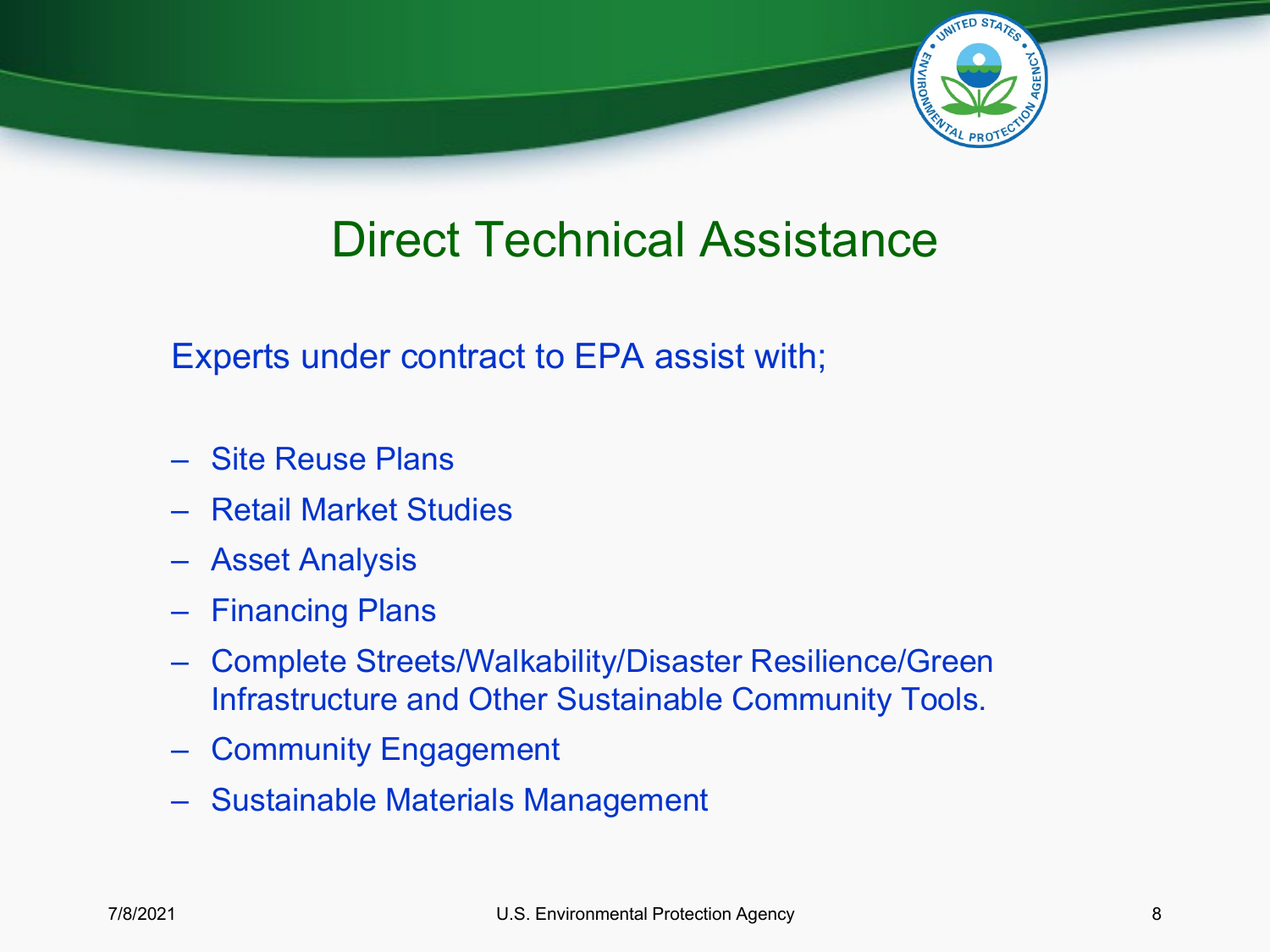## **Direct Technical Assistance Success Story Ogden, IA**

- Vacant buildings located downtown.
- City purchases property removes asbestos and demolishes structures.
- EPA conducts market assessment, assists with community survey and develops conceptual site plans.
- Funding from USDA RD, local philanthropy, local donations.
- Boone County Family Medical Clinic along with new businesses in vacant storefronts.